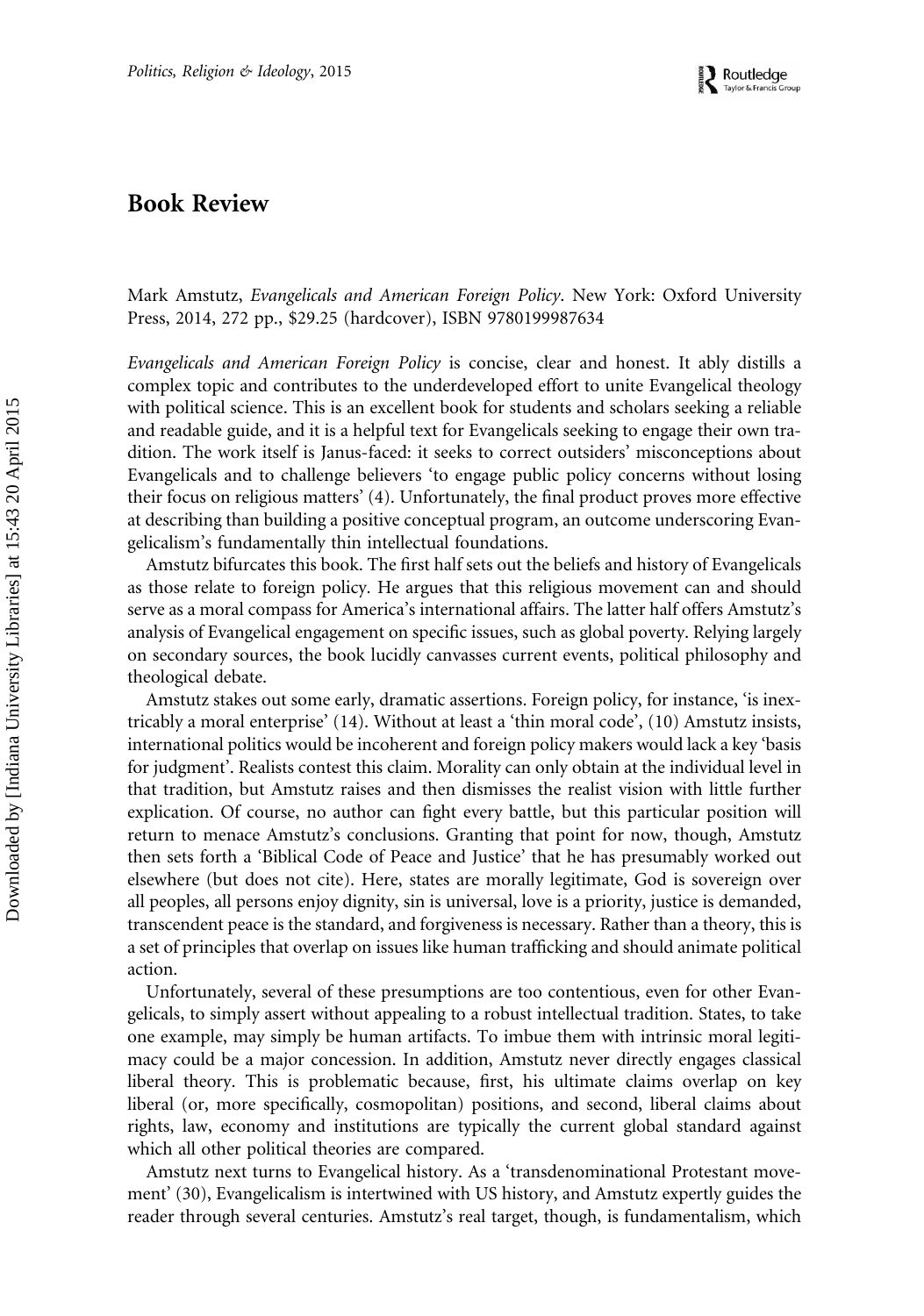he considers to be more literal, pietistic, and uncompromising than mainstream Evangelicalism. That both approaches may represent ends of a spectrum or may be intertwined demographically and theologically is not seriously considered, here. Whatever the status of fundamentalism, Evangelicals of all stripes have founded hospitals and schools around the world, and they have proven valuable intermediaries for US foreign policy makers. Amstutz even argues that Evangelicals have comported themselves as defenders of local and individual rights rather than agents of empire. Though propagating at least some aspects of Western cultural hegemony, they have played a facilitative role as some societies entered the modern world. Amstutz makes a plausible (if myopic) case that 'to a significant degree, missionaries were the first American internationalists' (60) and that 'the notion of a coherent moral world is a by-product of the Christian belief that God created the world and loves all persons' (71). Despite lacking a 'full-bodied social and political theology' (73), this notion of human dignity becomes the fixed center of Amstutz's argument for the movement's moral legitimacy.

Amstutz next turns to specific issue areas. On global poverty, he rightly points out that Evangelicals boast a long and well-developed humanitarian assistance capacity. In some cases, this complements US efforts; but the larger problem for Amstutz is that serious poverty reduction involves economic development, not relief. On Israel, Amstutz holds that Christian Zionism's influence has been greatly exaggerated. Evangelicals, for instance, support Israel at roughly the same levels as other Americans. He then traces out Evangelicalism's major theological approaches to Jews and Israel and argues that the fundamentalist, 'prophetic' strain is of marginal influence. Overall, Amstutz endorses Evangelical foreign policy advocacy. With a strong infrastructure, Evangelicals since at least the 1980s have mobilized to advocate human rights in places like Sudan, have raised awareness of issues like human trafficking, and have become essential with fighting diseases like HIV/AIDS in Africa. For Amstutz, this illustrates the power and potential of Evangelicals' moral acuity.

This is also where Amstutz's argument reveals its thin foundations. In the final two chapters, Amstutz observes that ad hoc conferences and the National Association of Evangelicals (NAE) have generated a litany of policy statements, yet these often prove impotent and, at times, self-defeating. Too often, he argues, Evangelicals simplistically export their principles to specific policy challenges. Instead, Evangelicals' goal 'should be to influence moral analysis on foreign policy problems and global issues without getting directly involved in political decision making – to influence moral reasoning about issues without becoming a political pressure group' (196–7). This is an argument for comparative advantage. Though Evangelicals have often failed at comprehensive analysis, Amstutz insists that their attention to moral truths leaves them well positioned to advocate guiding principles in a way that leaves their spiritual mission intact.

The argument, here, treats Evangelicals and their theology as capable of sophisticated thought. This is, frankly, uncertain, though not for lack of intelligence. Rather, Evangelicalism is structurally predisposed to activism and mobilization, and it is reductionist in the sense that all thought exists in reference to scripture and must be compatible with a proscribed set of conclusions. Twenty years after Mark Noll published The Scandal of the Evan*gelical Mind*, his basic finding – that 'there is not much of an Evangelical mind' – remains compelling. Amstutz has effectively articulated a moderate and careful political framework, and he makes a strong case that Evangelicals can and do offer an effective conscience, such as in Sudan or with human trafficking, where most other political actors are silent. Still, he admits that his five principles of Evangelical ethics 'do not constitute a developed political theology' (200).

To find a sophisticated moral and ethical model, Amstutz turns to Reinhold Niebuhr, the mid-twentieth-century theologian whose model of Christian Realism Amstutz details. This